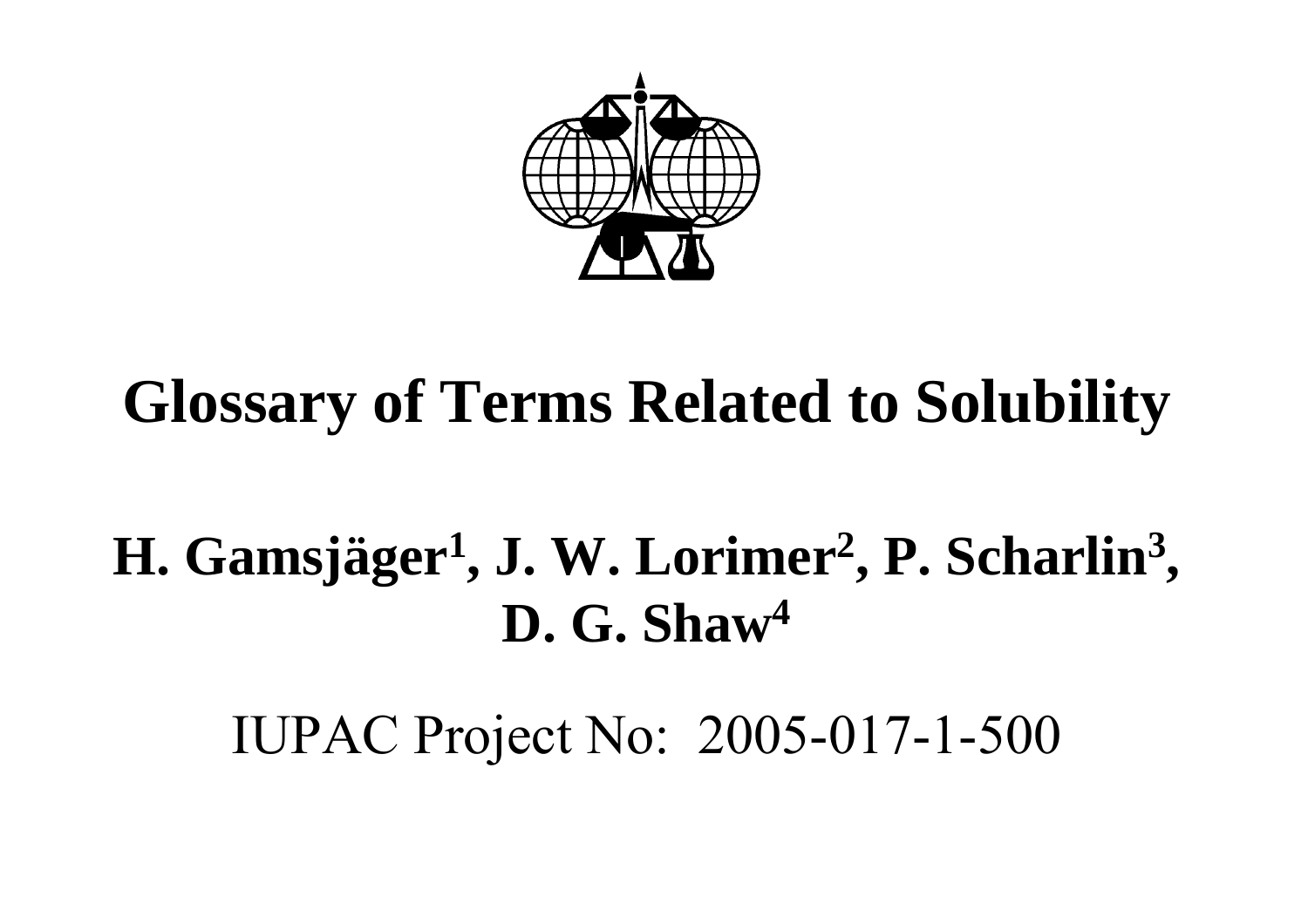- **<sup>1</sup>**Lehrstuhl für Physikalische Chemie, Montanuniversität Leoben, A-8700 Leoben, Austria
- **<sup>2</sup>**Department of Chemistry, The University of Western Ontario, London, ON N6A 5B7, Canada
- **<sup>3</sup>**Department of Chemistry, University of Turku, FIN-20014 Turku, Finland
- **<sup>4</sup>**Institute of Marine Science, University of Alaska at Fairbanks, Fairbanks, AK 99775-7220, USA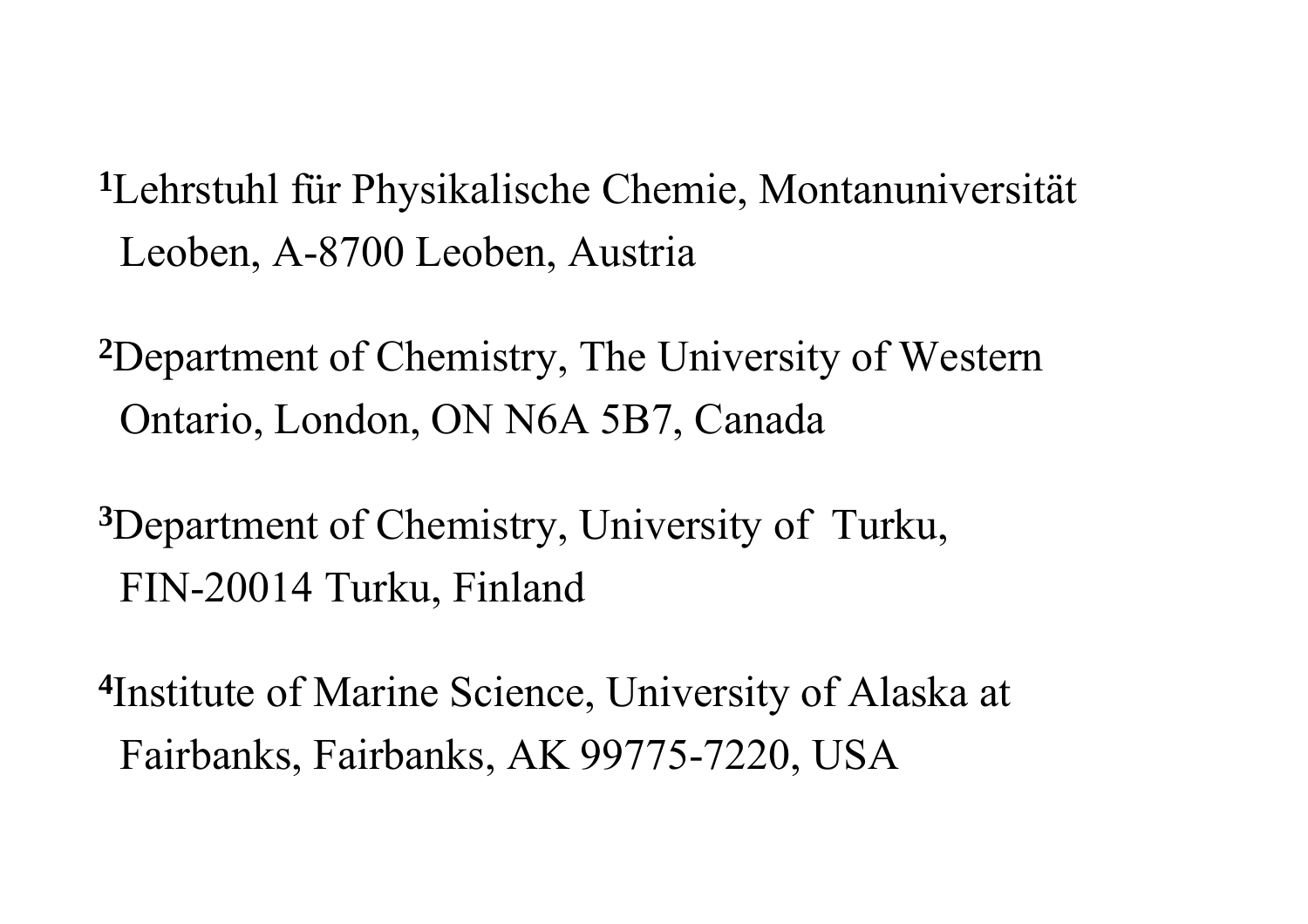# **Introduction**

Disciplines concerned with solubility phenomena extend well beyond the traditional branches of chemistry to a wide range of bio-medical, environmental, and industrial fields. The diversity in the training of individuals concerned with solubility heightens the potential for confusion of both concepts and data related to solubility. This glossary seeks to reduce such confusion by presenting ca 160 solubility related terms that are consistent with IUPAC recommendations for chemical terminology, quantities, units and symbols.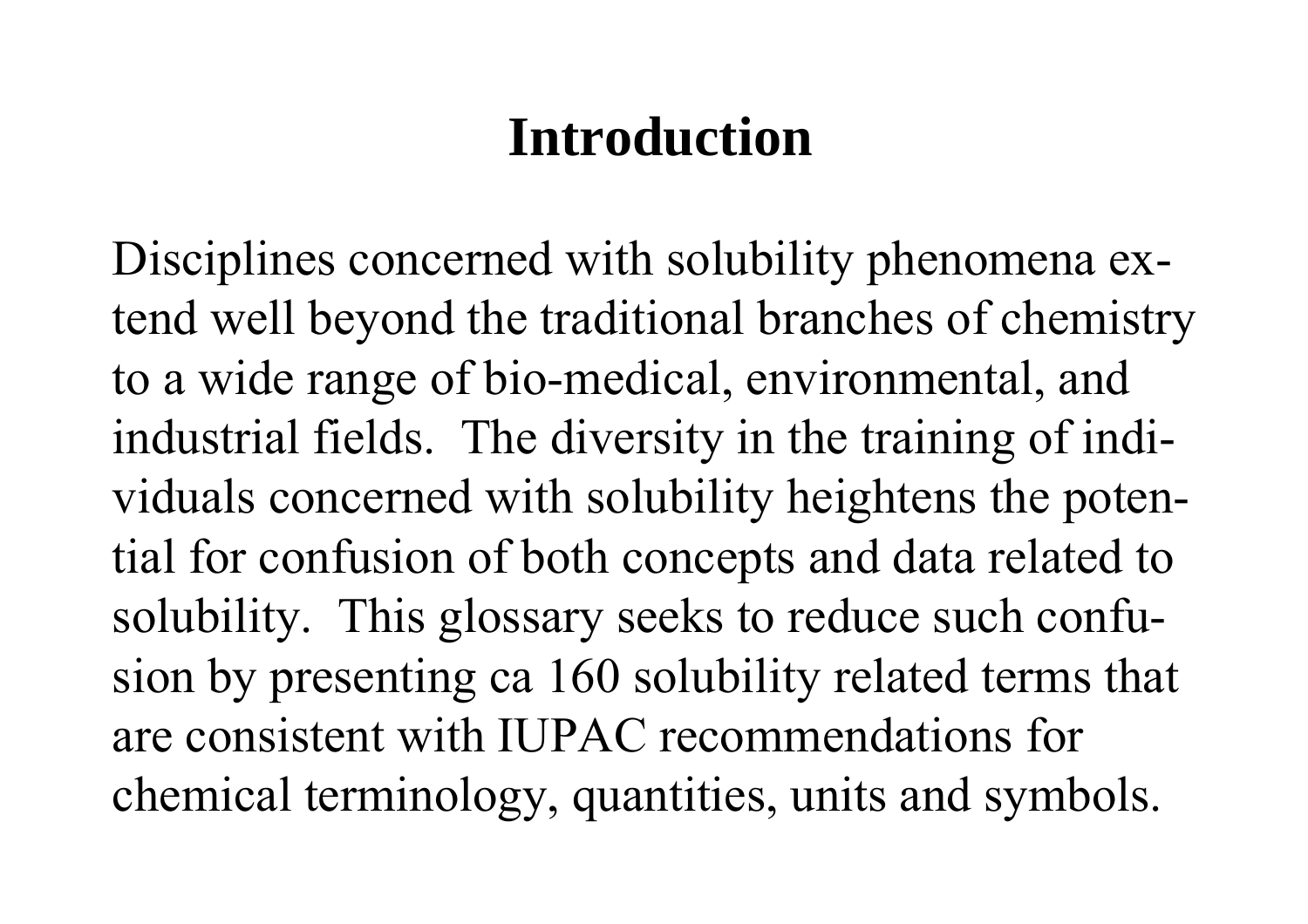The contents of this project are illustrated by presentation of six selected solubility-related terms of theoretical and practical relevance along with their definitions. The terms include the following topics:

- ¾ Physico-chemical aspects: phase theory; freezing point depression, determination of molecular mass and number of dissociation products.
- ¾ Technological aspects: temperature, concentration curve of road anti-icing or de-icing chemicals, freezing range of solders, design of lead-free solder alloys.
- <sup>¾</sup>Modeling aspects: base data for geochemical and hydrometallurgical models.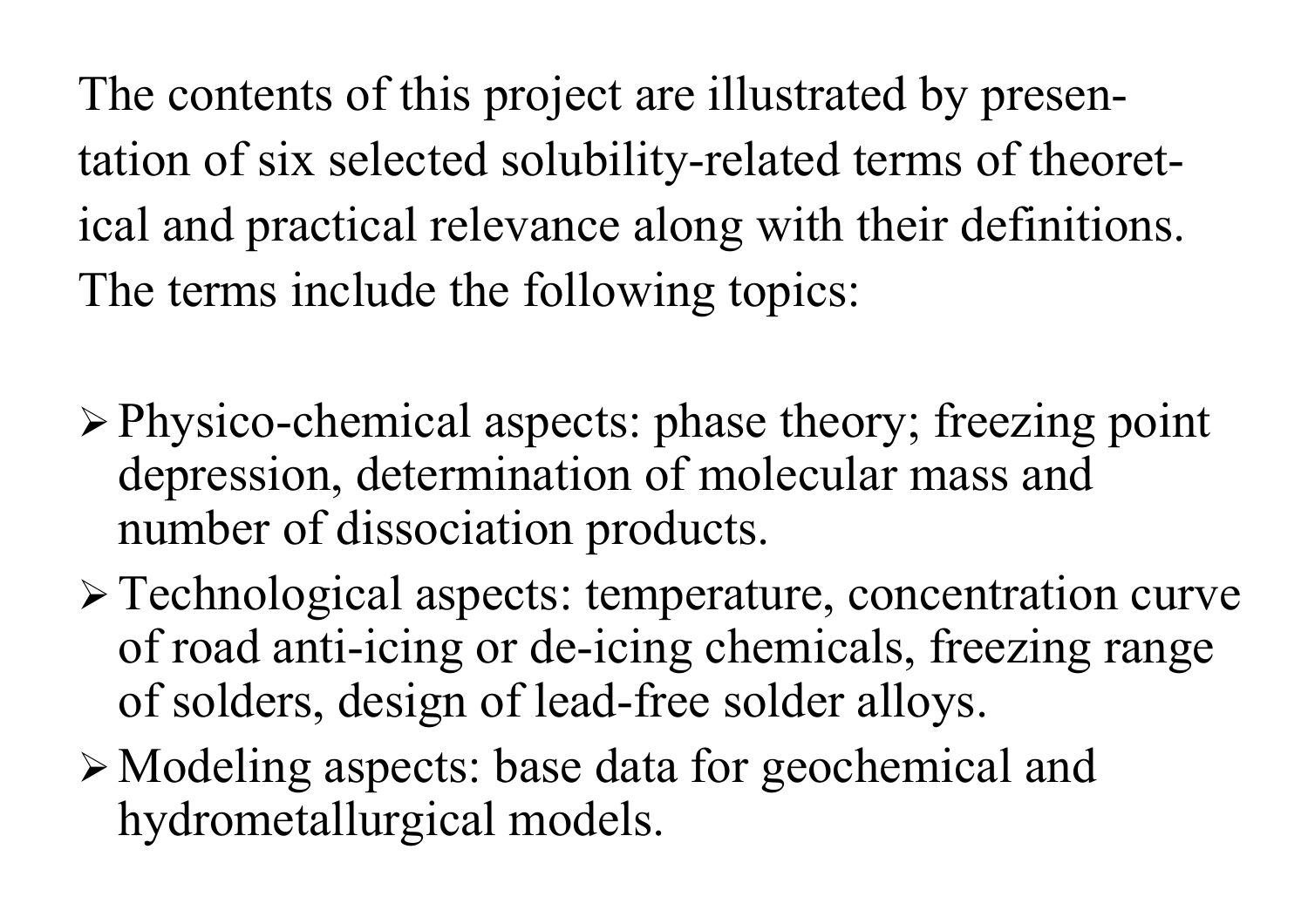# **Water – ice equilibrium in solutions**

$$
\mu^*(H_2O, 1) + RT \ln a(H_2O) = \mu^*(H_2O, s)
$$
  
-ln  $a(H_2O) = \frac{\Delta_{fus} H^*(H_2O)}{R} \left(\frac{1}{T} - \frac{1}{T^*}\right)$ 

$$
v \cdot m \cdot M \left( \mathrm{H}_2 \mathrm{O} \right) \cdot \varPhi \approx -\frac{\Delta_{\mathrm{fus}} H^* \left( \mathrm{H}_2 \mathrm{O} \right)}{RT^{*2}} \Delta T
$$

 $\Delta T$   $\approx$ – (1.86 / K·mol-1·kg)· *ν*·*m*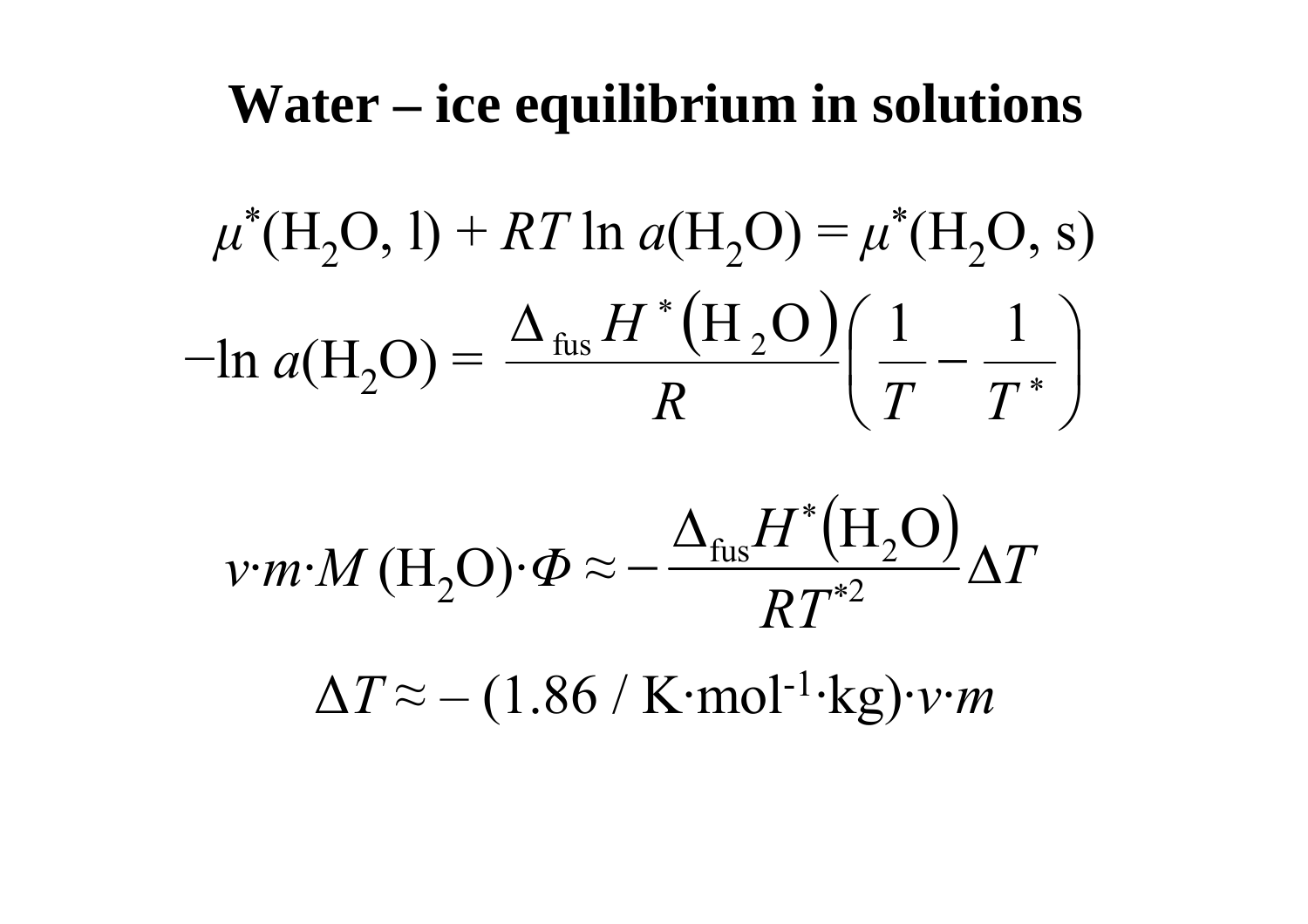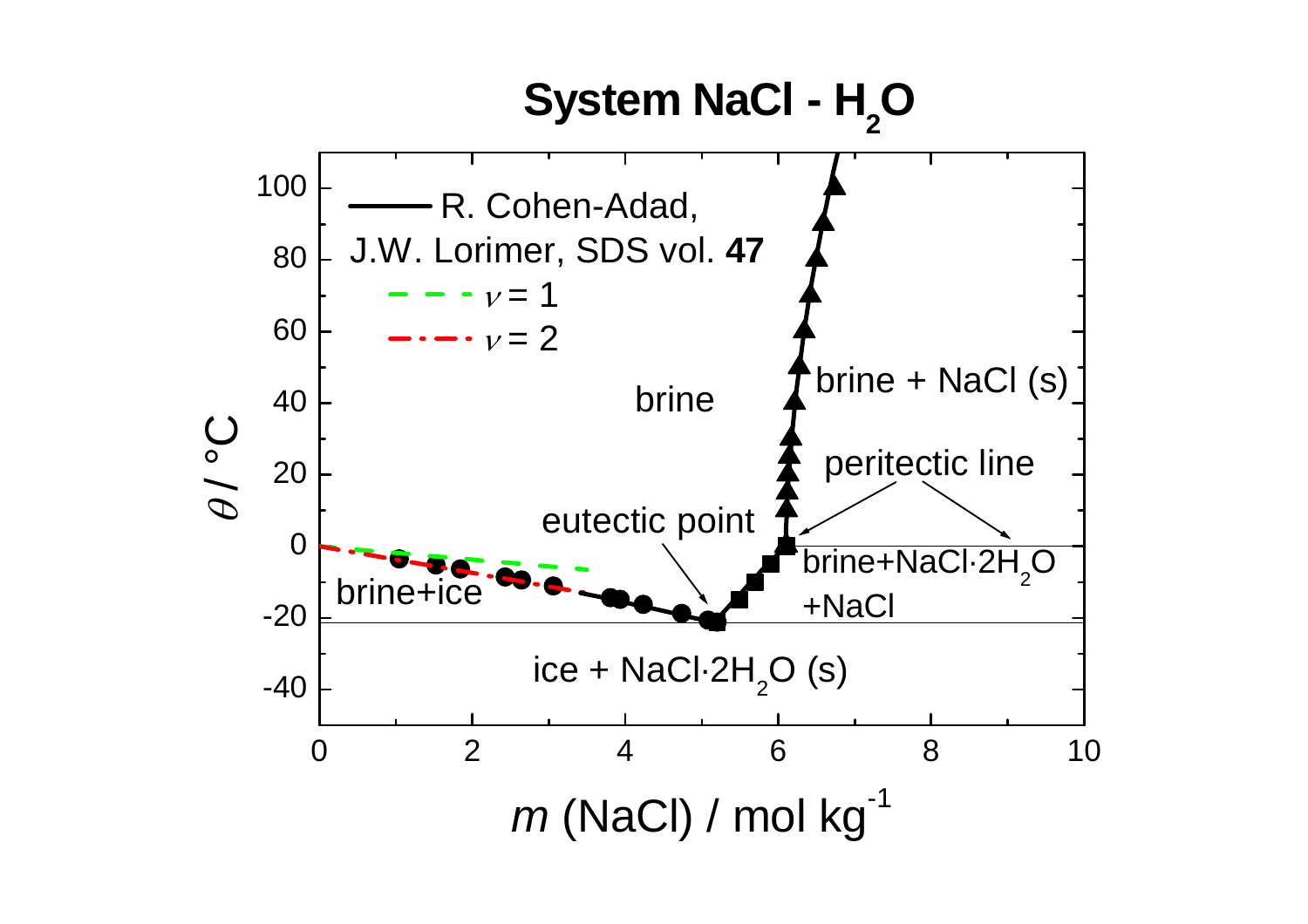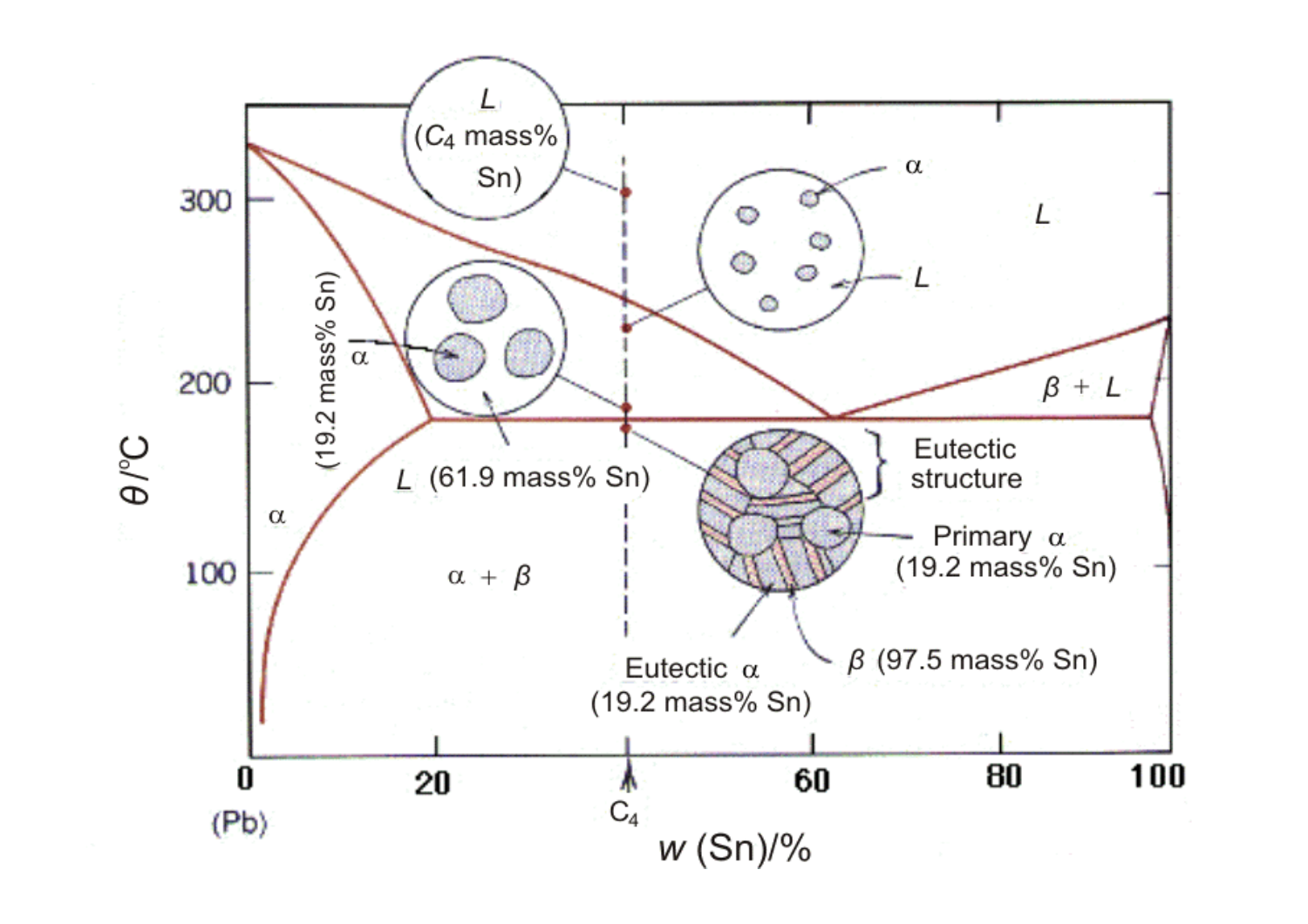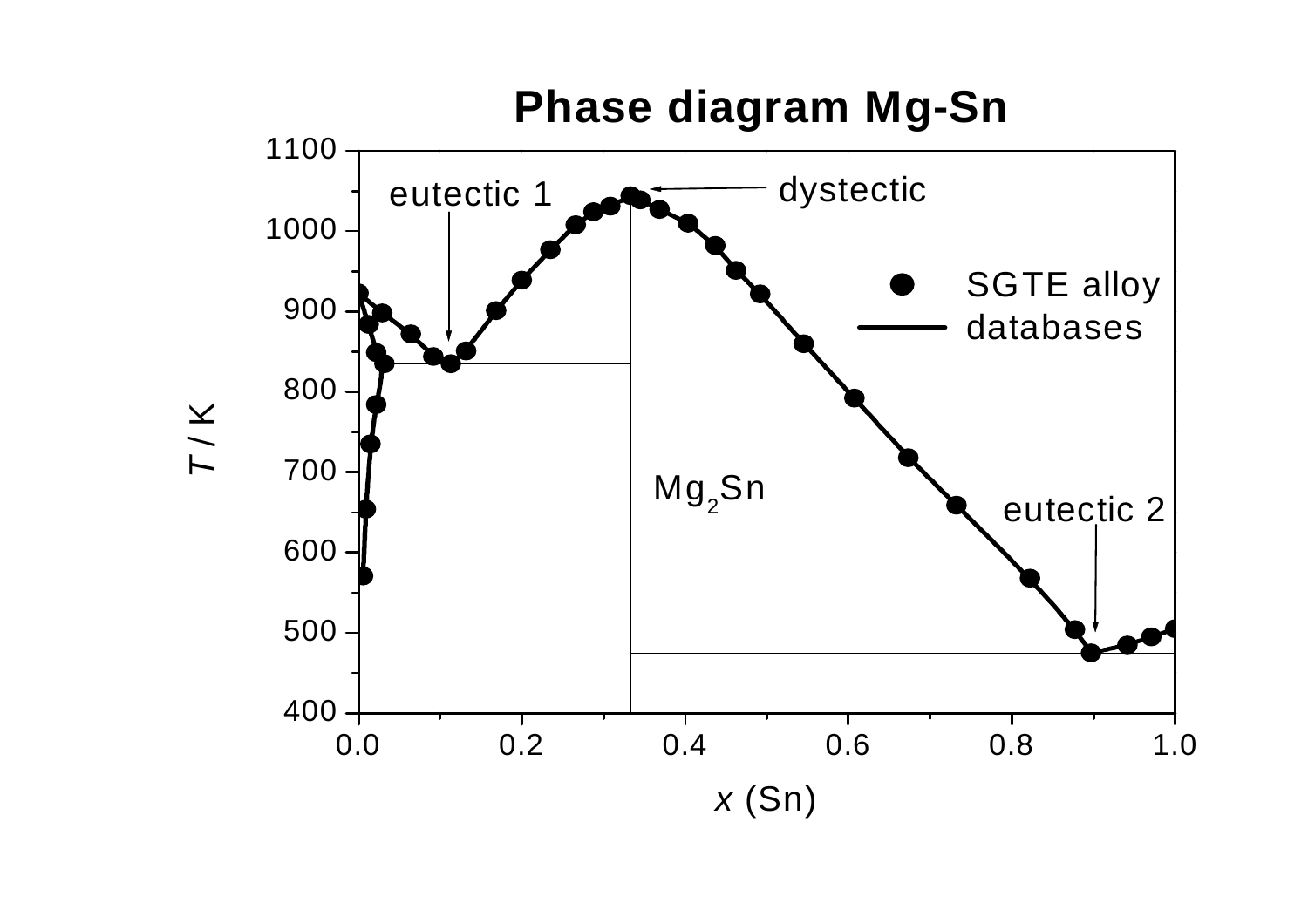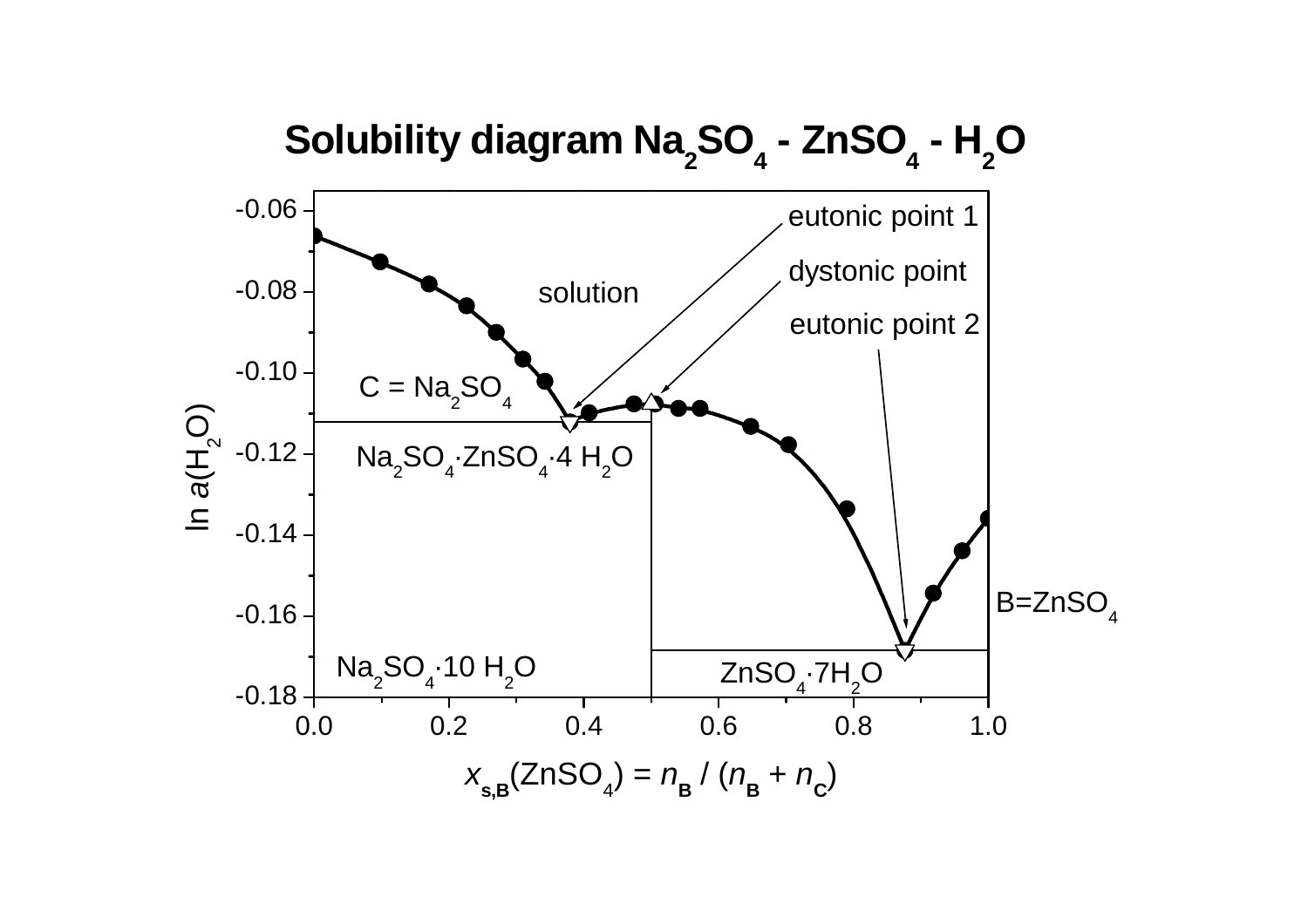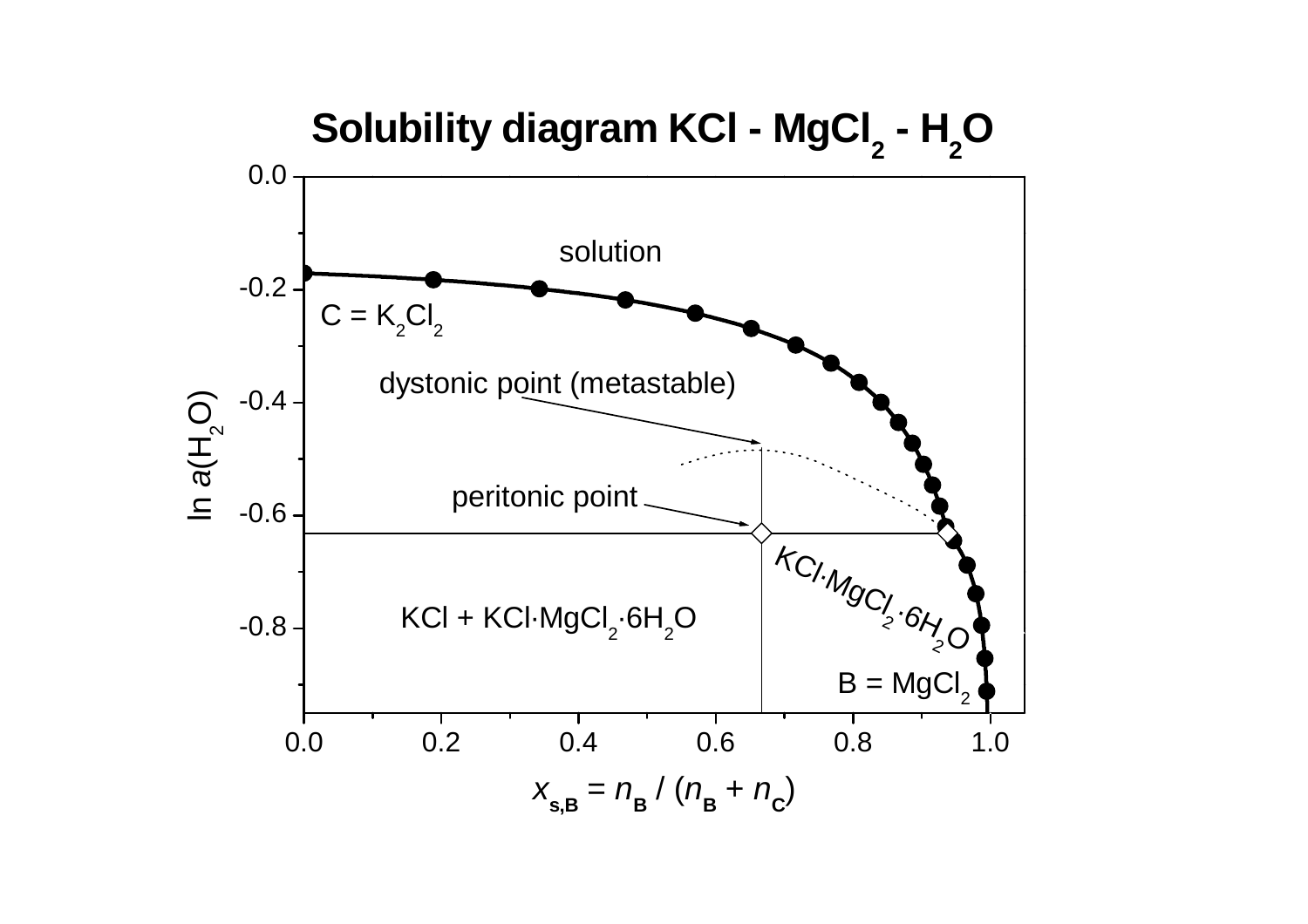### **36. eutectic reaction**

From the Greek ευτηκτος, easy (or lowest) melting.

Isothermal reversible reaction of a liquid *phase* l which is transformed into two (or more) different solid phases  $\alpha$  and  $\beta$ during the cooling of a *system*. In a binary system:  $l = \alpha + \beta$ 

where l is a liquid phase,  $\alpha$ ,  $\beta$  are solid phases and the forward arrow indicates the direction of cooling. The *equilibrium* reaction occurs along the eutectic line at the eutectic (minimum) temperature. At the eutectic composition, the composition of the liquid and solid phases are equal, and intermediate to the compositions of the solid phases of the system.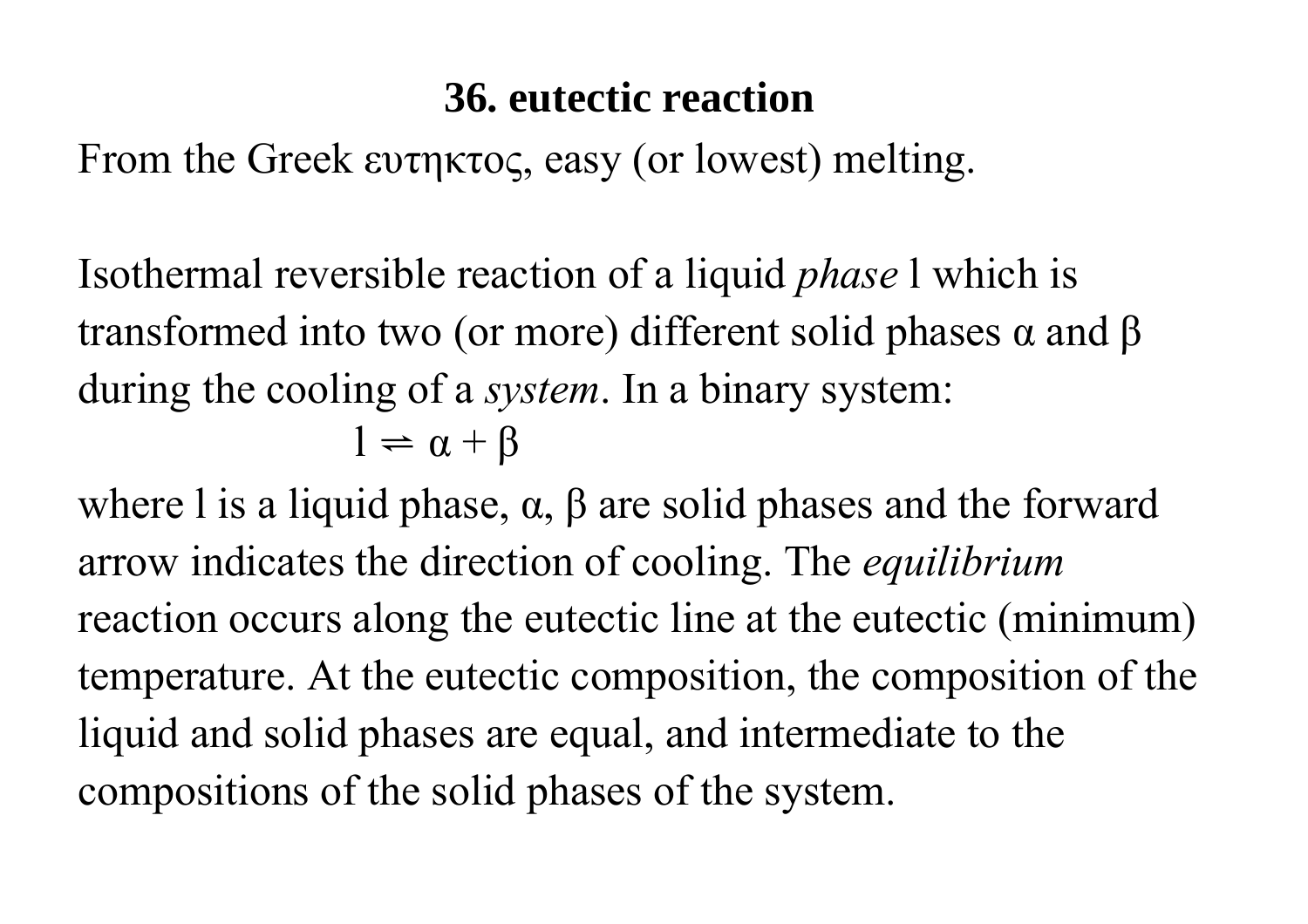## **33. dystectic reaction**

Greek: δύστηκτος, difficult (or highest) melting

Isobaric, reversible melting or *dissolution* with either complete or partial dissociation on heating of a solid compound,  $A<sub>a</sub>B<sub>b</sub>$ , formed by *components* A and B:

 $A_{a}B_{b}(s) \rightleftharpoons A_{a}B_{b}(l) \rightleftharpoons aA(l) + bB(l)$  $Mg_2Sn(s) \rightleftharpoons Mg_2Sn(l) \rightleftharpoons 2Mg(l) + Sn(l)$ 

where the forward arrow indicates the direction of heating. The dystectic temperature is a maximum  $(dT/dx = 0)$  of the melting temperature - composition curve.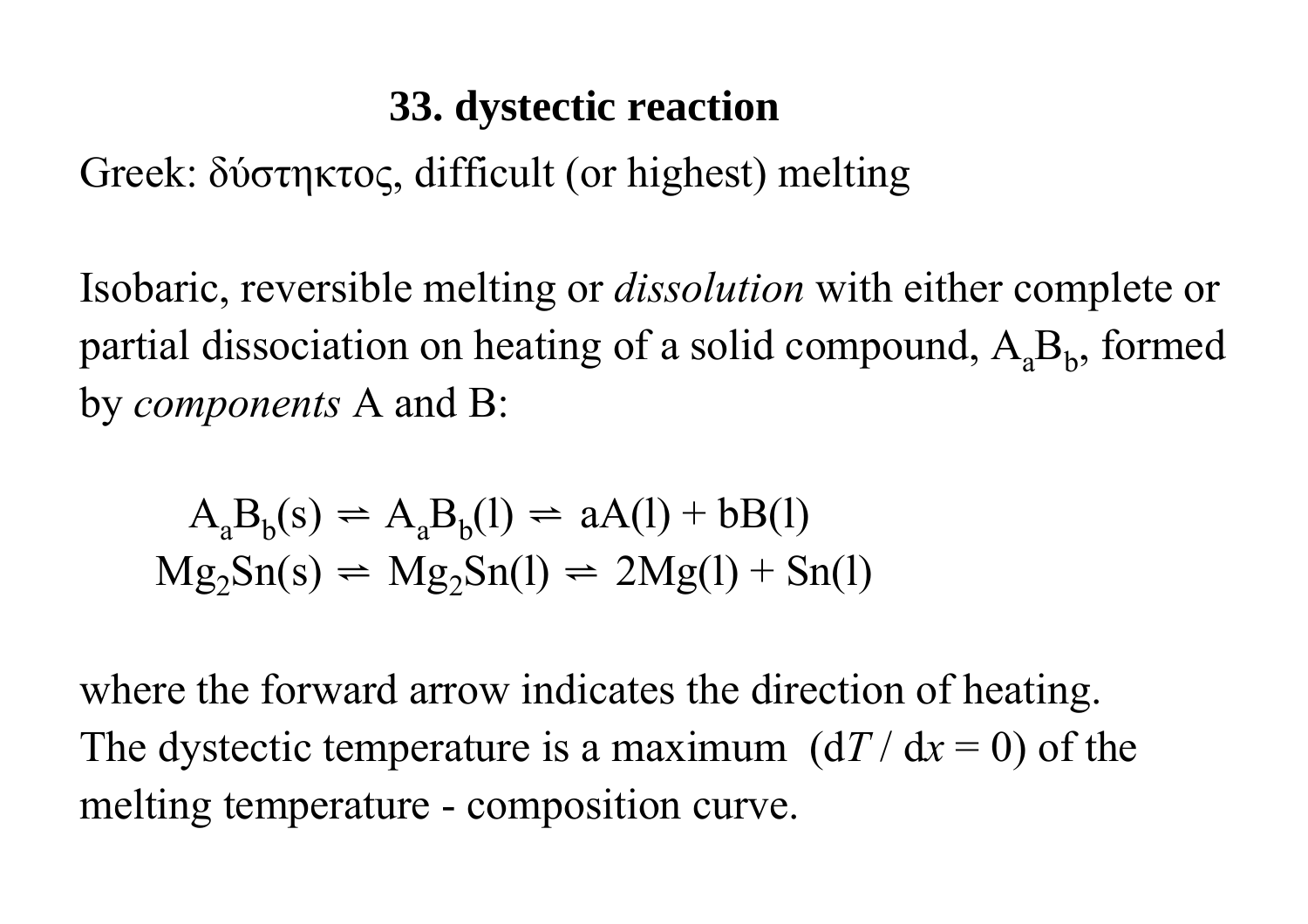### **91. peritectic reaction**

Greek:  $\pi \epsilon \rho_1$  = around and -τηκτος = fusible.

incongruent reaction

Isothermal, reversible reaction between two phases, a liquid and <sup>a</sup> solid, that results, on cooling of a *binary, ternary* or *higher-order system* in one, two, ...  $(n-1)$ , where *n* is the number of *components*) new solid *phases*. For example, in a binary system  $1 + \alpha \rightleftharpoons \beta$ 

where the forward arrow indicates the direction of cooling. The *equilibrium* process occurs along the peritectic line, characterized by the peritectic temperature. The peritectic composition and temperature, isobaric invariants of the system, define the peritectic point, which lies between the compositions of phases l and  $\alpha$ .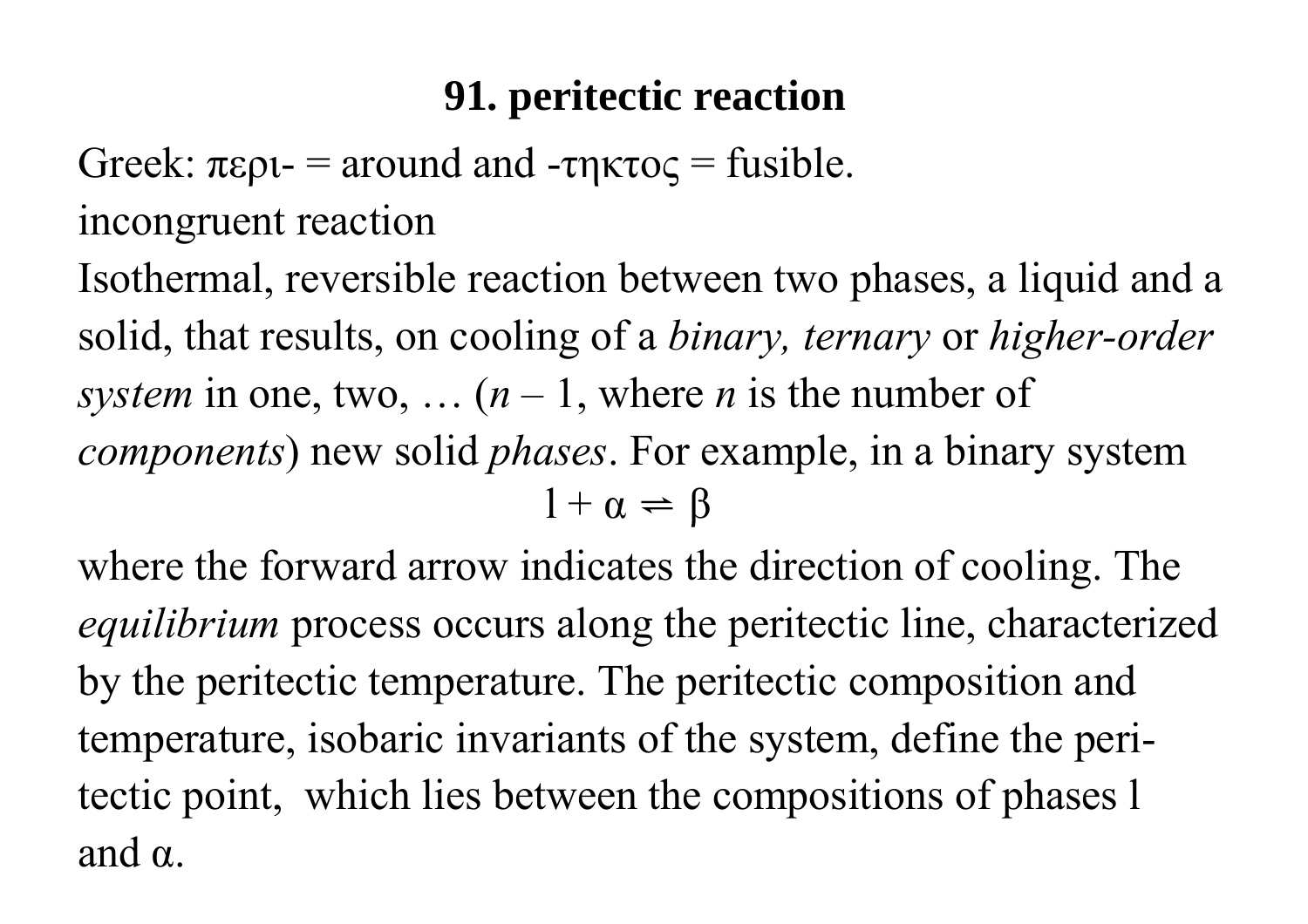#### **38. eutonic reaction**

Greek: ευτονος, easy (or lowest) tension (or vapor pressure).

(isothermally and isobarically invariant) reaction of double saturation. Reversible isoplethic *dissolution* in a *system* of three or more *components* characterized by the composition of a *solution* that is simultaneously saturated with respect to all (at least two or more) dissolved *solutes*. The two simultaneous equilibrium processes are, for example:

$$
A \cdot pH_2O \rightleftharpoons A(aq, sat) + pH_2O(l)
$$
  
 
$$
B \cdot qH_2O \rightleftharpoons B(aq, sat) + qH_2O(l)
$$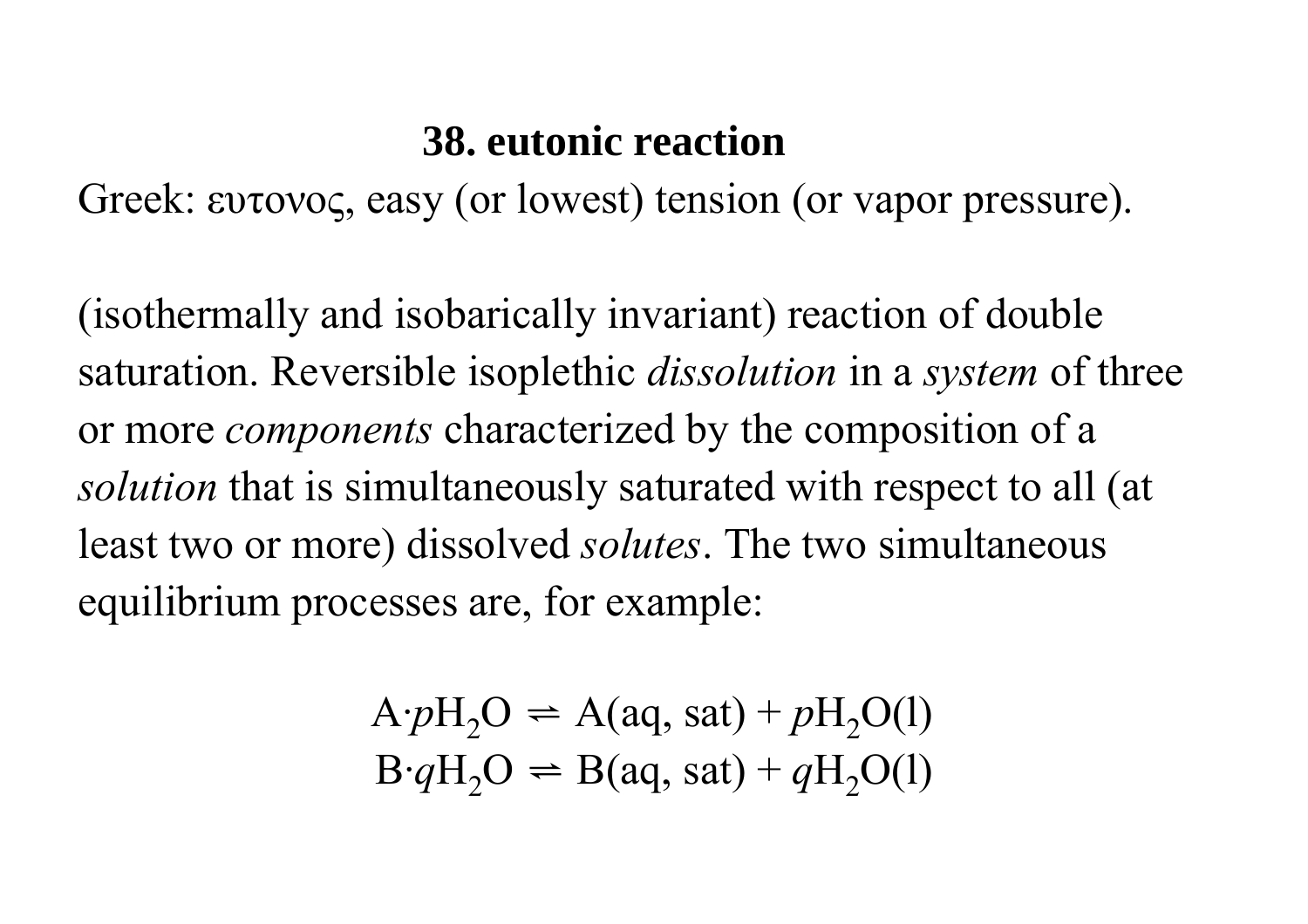### **34. dystonic reaction**

Greek: δύστονος, difficult (highest) tension (vapor pressure) congruent dissolution

Reversible *dissolution* in an isothermal, isobaric *system* of three or more *components* characterized by congruent dissolution of *solutes* and *saturation* with a stoichiometric compound consisting of two or more of these components. The *equilibrium* process is, for example:

 $AB\cdot pH_2O \rightleftharpoons A(aq, sat) + B(aq, sat) + pH_2O(1)$  $Na_2SO_4$ ·ZnSO<sub>4</sub>·4H<sub>2</sub>O  $\rightleftharpoons Na_2SO_4(aq, sat)$ +ZnSO<sub>4</sub>(aq, sat)+4H<sub>2</sub>O(l)